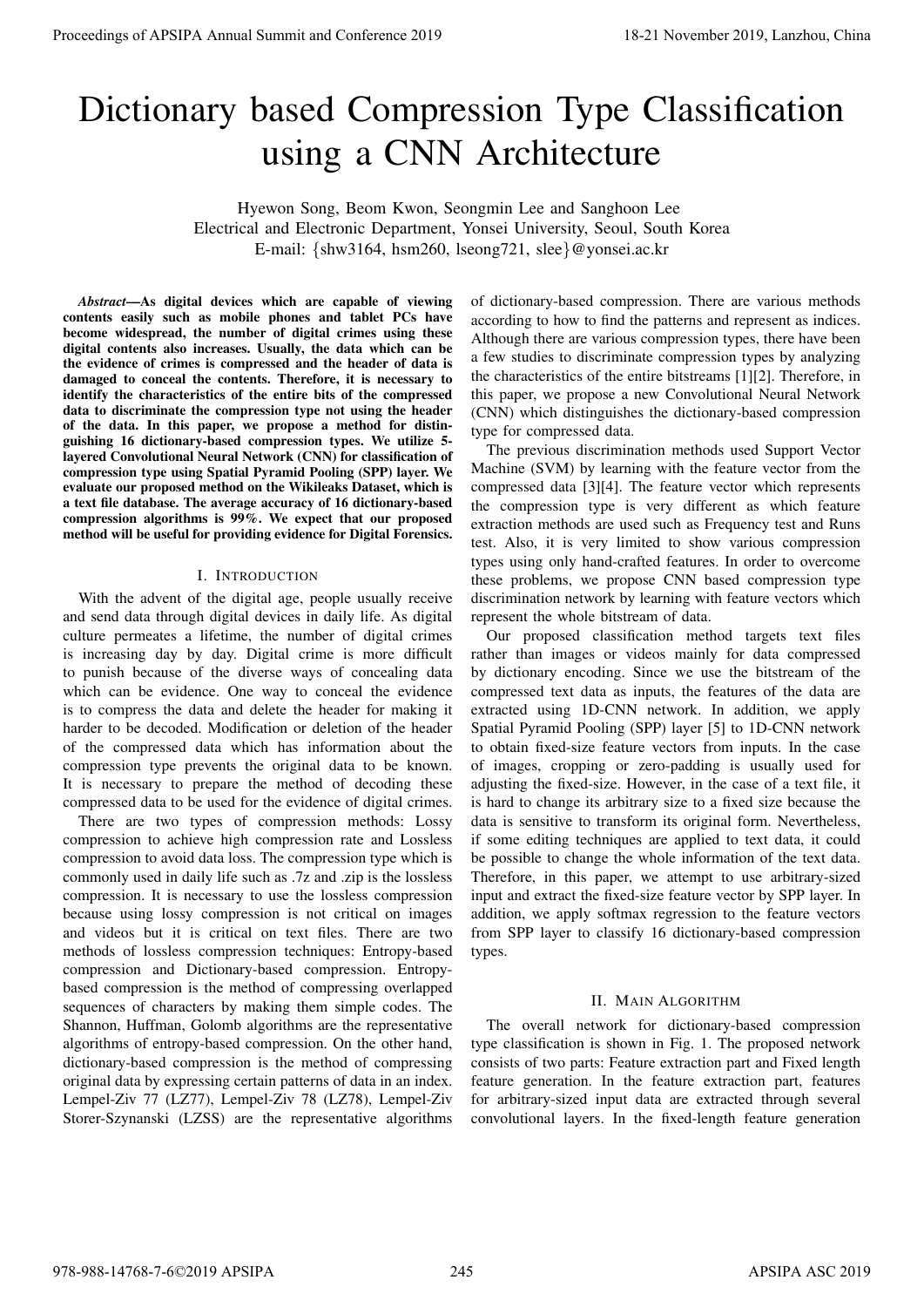

Fig. 1. Main architecture of our proposed network

part, the fixed-size feature vectors are generated by applying SPP layer. Finally, the classification of compression type is performed through fully-connected layers and softmax regression.

#### *A. The type of Dictionary based compression*

Dictionary-based compression is a method of reducing the length of data by storing certain patterns of characters by means of the index of the dictionary. Dictionary-based compression is based on the Lempel-Ziv algorithm and developed into several algorithms such as LZ77 and LZ78 algorithms. This compression type is divided into internal dictionary encoding and external dictionary encoding depending on whether information about the dictionary is included in the encoded data.

We explain the concept of dictionary-based compression by introducing the encoding process of the LZ77 algorithm which is one of the most popular dictionary-based compression algorithms. Fig. 2 represents the process of dictionary encoding. As shown in Fig. 2, LZ77 compresses the input data using a sliding window that consists of a search buffer and a lookahead buffer. To implement this algorithm, first, it is necessary to set the length of a search buffer and a lookahead buffer. In the figure, the length of a search buffer and a lookahead buffer are 5 and 3. Moreover, LZ77 finds the longest matched letters in the lookahead buffer and search buffer. These matched letters should be a sequence of consecutive bits from the start point of lookahead buffer. After then, the lookahead buffer and the search buffer are slid together to find the letters that match with bitstreams in



Fig. 2. Encoding process of the LZ77 when the input stream is "aacabacab" and the sizes of the search and lookahead buffers are 5 and 3, respectively.

the buffer. The matched letters are encoded as tuple  $\langle i, j, X \rangle$ , where *i* means the start point of the matched letters in the search buffer from the left, *j* represents the number of matched letters, and *X* is the next letter after the matched letters in the lookahead buffer. If there are no matched letters in the search and lookahead buffers, the output is  $\langle 0, 0, X \rangle$ . And if there are no further letters to be compressed, the output is  $\langle i, j, \hat{s} \rangle$ , which  $\hat{s}$  is the signal of the endpoint of input data. After the compression process is completed, LZ77 converts each tuple into binary form.

As described in the LZ77 algorithm, the dictionarybased compression method reduces the data by indexing the repeated characters in the data. We employ 16 dictionary-based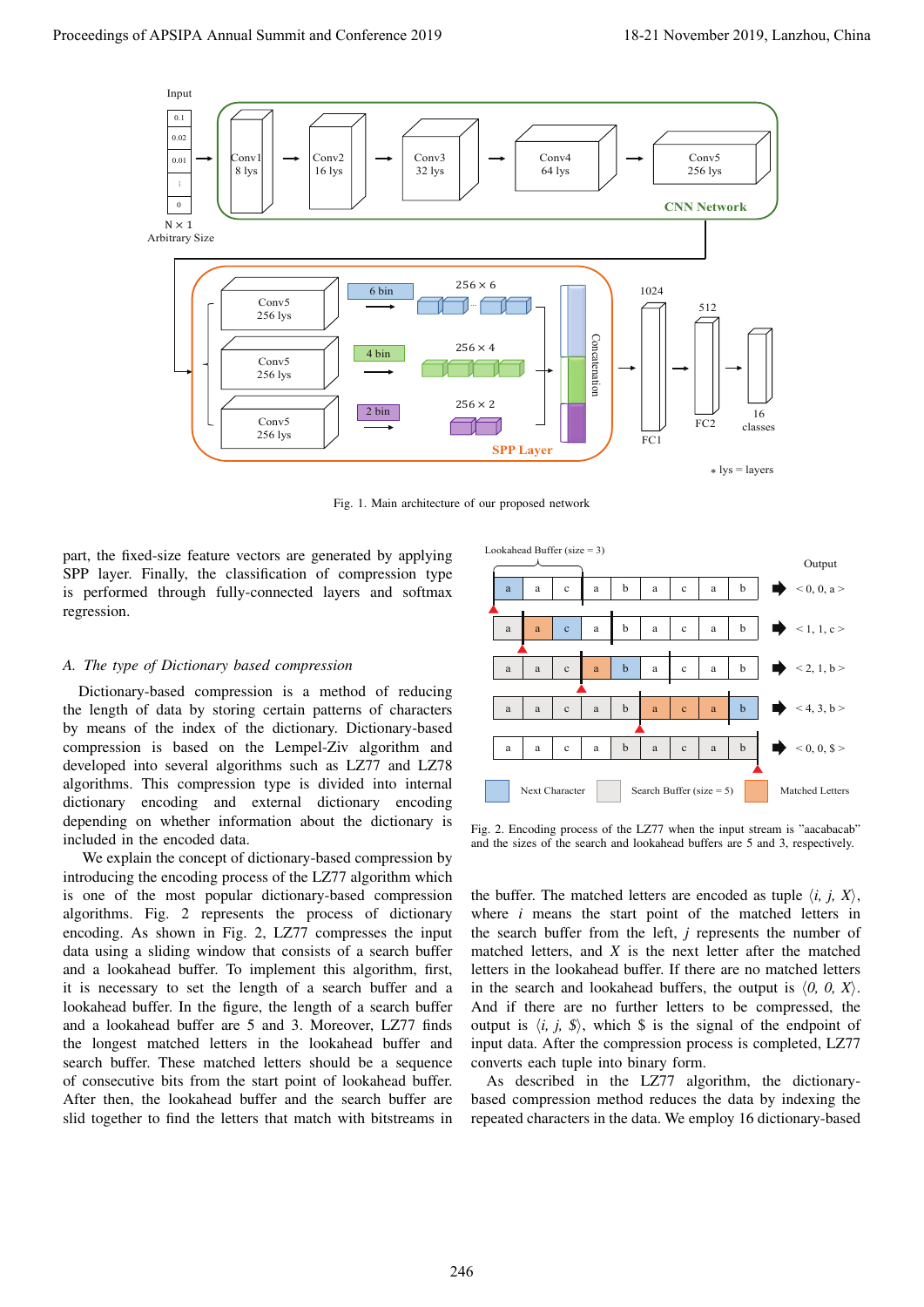

Fig. 3. Concept of Spatial Pyramid Pooling in the case of 1D text data

compression algorithms for compression type classification: Byte Pair Encoding (BPE), DEFLATE, Lempel-Ziv 4 (LZ4), Lempel-Ziv 77 (LZ77), Lempel-Ziv 78 (LZ78), Lempel-Ziv Jeff-Bonwick (LZJB), Lempel-Ziv MArkov chain (LZMA), Lempel-Ziv Oberhumer (LZO), Lempel-Ziv Ross Wiliam (LZRW), Lempel-Ziv Stac (LZS), Lempel-Ziv Storer-Szymanski (LZSS), Lempel-Ziv X (LZX), Run-Length Encoding (RLE), SNAPPY, and Zstandard. A brief description of other dictionary-based compression algorithms is included in the reference [6].

#### *B. Spatial Pyramid Pooling*

Spatial Pyramid Pooling is one of the most successful methods used for computer vision, and it is an extension of the Bag-of-Words model [7]. This is often used in the classification and object detection fields by further subdividing the image and extracting its characteristics. It makes the accuracy of recognition increase by enabling to generate representative values from images or windows of arbitrary size.

Fig. 3 shows the basic concept of SPP in the 1-D text data. The concept is simple enough to make fixed-length features to be connected to a fully-connected layer. This is the method to obtain the bin features for each channel of feature maps from convolutional layers and finally get a *(the total number of bins)* × *(the number of the channel of the last layer of CNN)* dimensional feature vector. By extracting features from the input text data for various bins, it is possible to not only generate fixed-length features but also obtain various scale characteristics, resulting in better classification performance.

In our proposed CNN network, SPP layer is applied after convolutional layers to get fixed length feature vectors for arbitrary-sized compressed data as shown in Fig. 3. There are other methods for making static feature vectors such as cropping the data or zero-padding. However, since the text

data can be varied greatly in a small data change unlike other general images or videos, using SPP layer is more suitable for the text data.

#### *C. CNN architecture for compression type classification*

Compressed text data is employed as the input in the form of bitstreams represented in hexadecimal codes and each bit value is normalized within 0∼1 range. The overall network consists of 5 convolutional layers, SPP layer, and 2 fully-connected layers. The kernel size is all same as 3 and the number of channels is different for various scale feature maps at each convolutional layer as shown in Fig. 1. Also, the number of the bin for SPP layer is set as 6, 4, 2 as shown in Fig. 3. As a result, CNN generates  $256 \times 6$ ,  $256 \times 4$ ,  $256 \times 2$  dimensional feature vectors and concatenates these feature vectors into a fixed-length 256 dimensional feature vector. By creating features through pooling operation on various scales, the data of each algorithm has different characteristics. Finally, through softmax regression, the classification probability for 16 dictionary-based compression algorithms is obtained. The class which has the highest probability value becomes the estimated class of input.

#### III. EXPERIMENTS

To validate the proposed network, we used text files from the publicly available database of WikiLeaks [8]. This database contains 1,440 text files. By using the opensource code of each algorithm, all text files were compressed individually with 16 dictionary-based compression algorithms. The number of training data is 18,400 text files (1,150 text files per algorithm) and the number of testing data is 4,640 text files (290 text files per algorithm).

The performance of our proposed network is shown by comparing the classification accuracy between the classification method using SVM and the proposed network. Unlike the feature vector obtained from deep learning in the proposed network, the SVM method uses the 6 extracted features per compressed text file as input. The tests [9] for feature extraction were conducted as below.

- 1) Frequency Test : The ratio of 0 and 1 in the entire bit streams
- 2) Frequency Test within a Block : The ratio of 0 and 1 in a block of M bits
- 3) Runs Test : The probability of appearing 0 or 1 continuously in the entire bit streams
- 4) Tests for the Longest-Run-of-Ones in a block : The probability of the longest appearance of 0 or 1 continuously in the entire bit streams